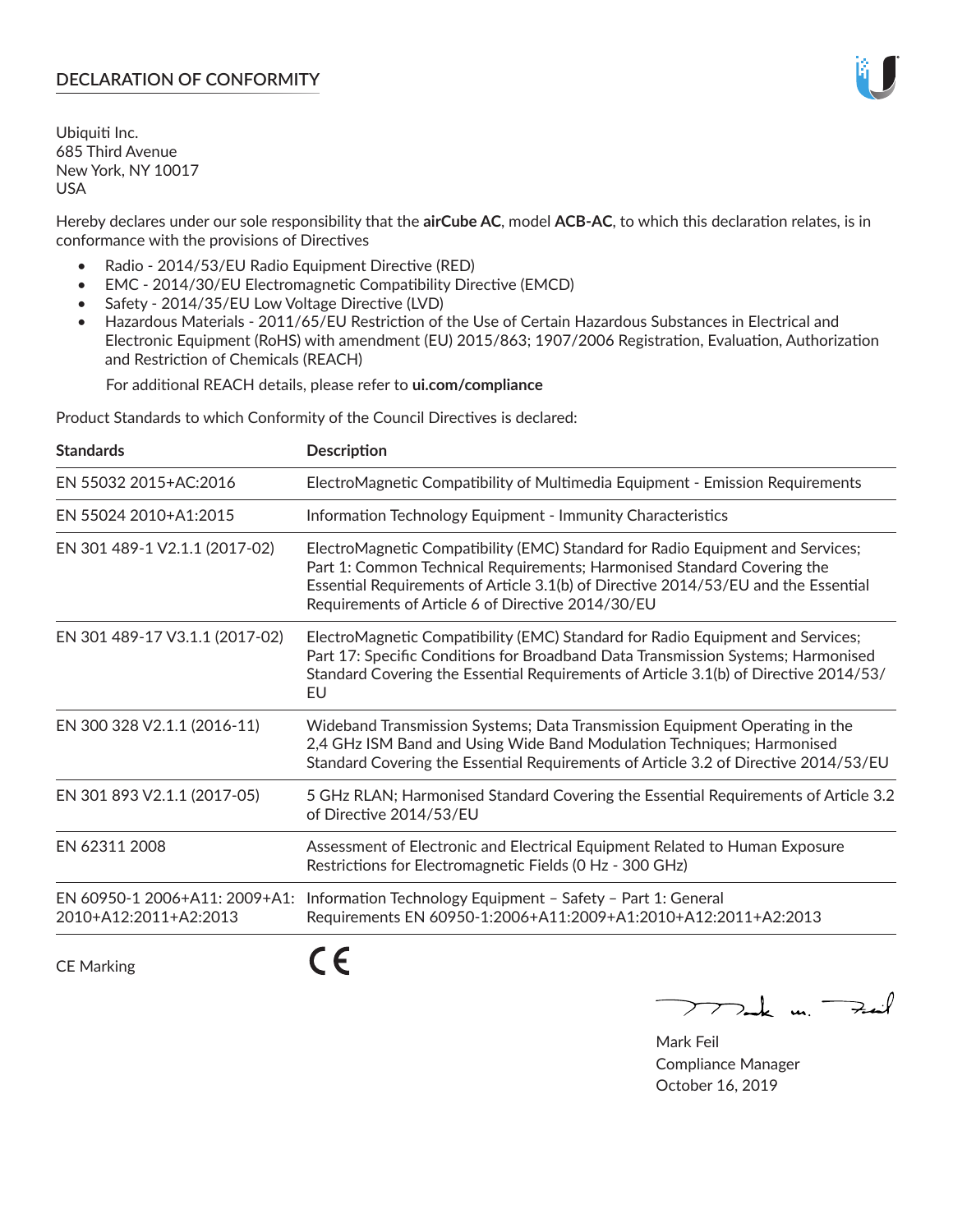# **DECLARATION OF CONFORMITY**



## **български** [Bulgarian]

С настоящото Ubiquiti декларира, че това устройство ACB-AC е в съответствие със съществените изисквания и други приложими разпоредби на Директиви 2014/53/EC, 2014/30/ЕС, 2014/35/ЕС.

## **Hrvatski** [Croatian]

Ubiquiti ovim putem izjavljuje da je ovaj uređaj ACB-AC sukladan osnovnim zahtjevima i ostalim bitnim odredbama Direktiva 2014/53/EU, 2014/30/EU, 2014/35/EU.

# **Čeština** [Czech]

Ubiquiti tímto prohlašuje, že toto ACB-AC zařízení, je ve shodě se základními požadavky a dalšími příslušnými ustanoveními směrnic 2014/53/EU, 2014/30/EU, 2014/35/EU.

## **Dansk** [Danish]

Hermed, Ubiquiti, erklærer at denne ACB-AC enhed, er i overensstemmelse med de væsentlige krav og øvrige relevante krav i direktiver 2014/53/EU, 2014/30/EU, 2014/35/EU.

## **Nederlands** [Dutch]

Hierbij verklaart Ubiquiti, dat deze ACB-AC apparaat, in overeenstemming is met de essentiële eisen en de andere relevante bepalingen van richtlijnen 2014/53/EU, 2014/30/EU, 2014/35/EU.

## **English**

Hereby, Ubiquiti, declares that this ACB-AC device, is in compliance with the essential requirements and other relevant provisions of Directives 2014/53/EU, 2014/30/EU, 2014/35/EU.

## **Eesti keel** [Estonian]

Käesolevaga Ubiquiti kinnitab, et antud ACB-AC seade, on vastavus olulistele nõuetele ja teistele asjakohastele sätetele direktiivide 2014/53/EL, 2014/30/EL, 2014/35/EL.

## **Suomi** [Finnish]

Täten Ubiquiti vakuuttaa, että tämä ACB-AC laite, on yhdenmukainen olennaisten vaatimusten ja muiden sitä koskevien direktiivien 2014/53/EU, 2014/30/EU, 2014/35/EU.

# **Français** [French]

Par la présente Ubiquiti déclare que l'appareil ACB-AC, est conforme aux exigences essentielles et aux autres dispositions pertinentes des directives 2014/53/UE, 2014/30/UE, 2014/35/UE.

# **Deutsch** [German]

Hiermit erklärt Ubiquiti, dass sich dieses ACB-AC Gerät, in Übereinstimmung mit den grundlegenden Anforderungen und den anderen relevanten Vorschriften der Richtlinien 2014/53/EU, 2014/30/EU, 2014/35/EU befindet.

## **Ελληνικά** [Greek]

Δια του παρόντος, Ubiquiti, δηλώνει ότι αυτή η συσκευή ACB-AC, είναι σε συμμόρφωση με τις βασικές απαιτήσεις και τις λοιπές σχετικές διατάξεις των οδηγιών 2014/53/EE, 2014/30/EE, 2014/35/EE.

## **Magyar** [Hungarian]

Ezennel Ubiquiti kijelenti, hogy ez a ACB-AC készülék megfelel az alapvető követelményeknek és más vonatkozó 2014/53/ EU, 2014/30/EU, 2014/35/EU irányelvek rendelkezéseit.

## **Íslenska** [Icelandic]

Hér, Ubiquiti, því yfir að þetta ACB-AC tæki er í samræmi við grunnkröfur og önnur viðeigandi ákvæði tilskipana 2014/53/ ESB, 2014/30/ESB, 2014/35/ESB.

## **Italiano** [Italian]

Con la presente, Ubiquiti, dichiara che questo dispositivo ACB-AC, è conforme ai requisiti essenziali ed alle altre disposizioni pertinenti delle direttive 2014/53/UE, 2014/30/UE, 2014/35/UE.